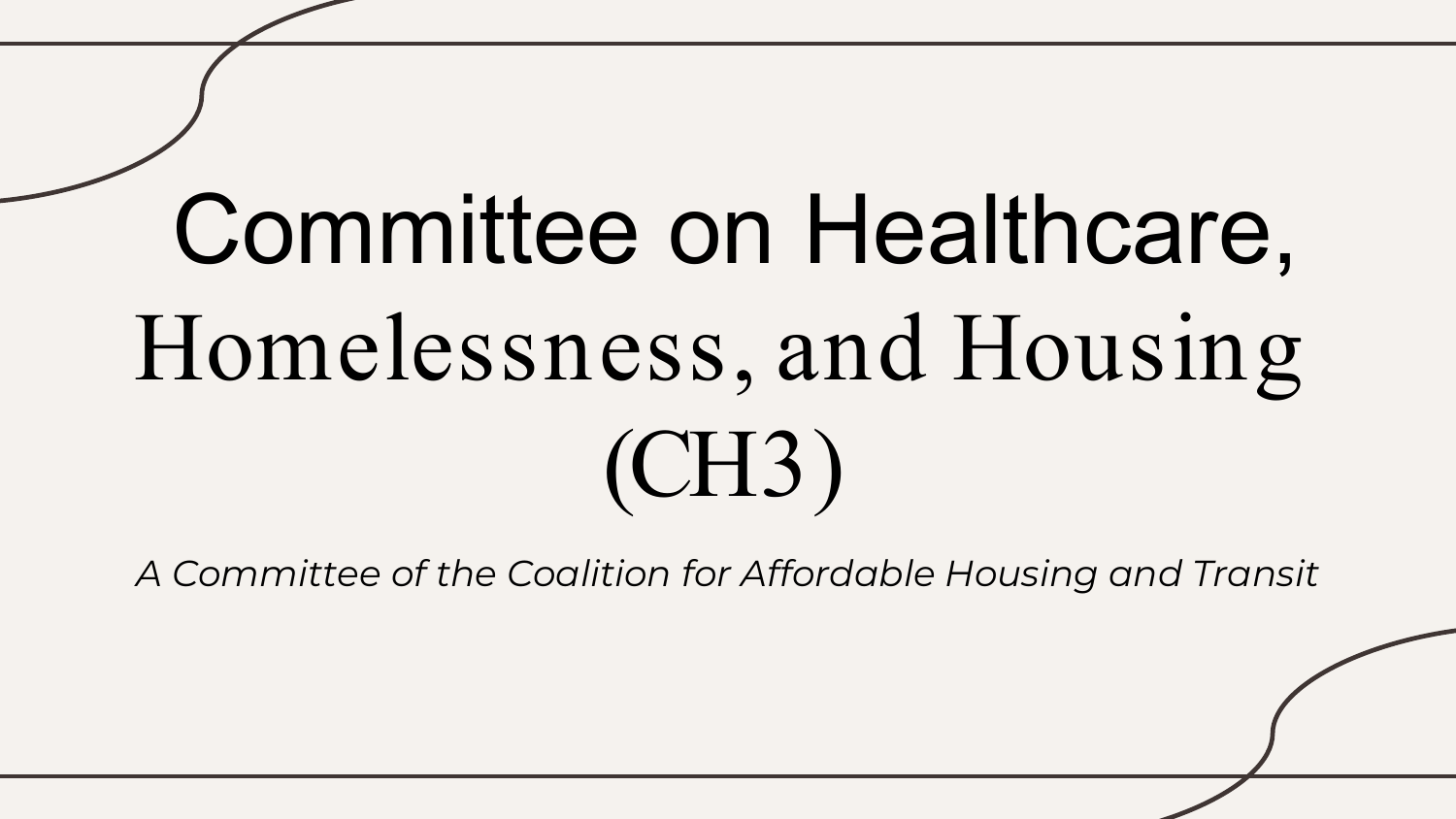## The Catalyst: COVID19

• Began with Tactical Responses

- United Two Ongoing Conversations
	- Health and Homelessness
	- Housing and homelessness
- What emerged was a need for strategic responses that are crosscutting and silo-busting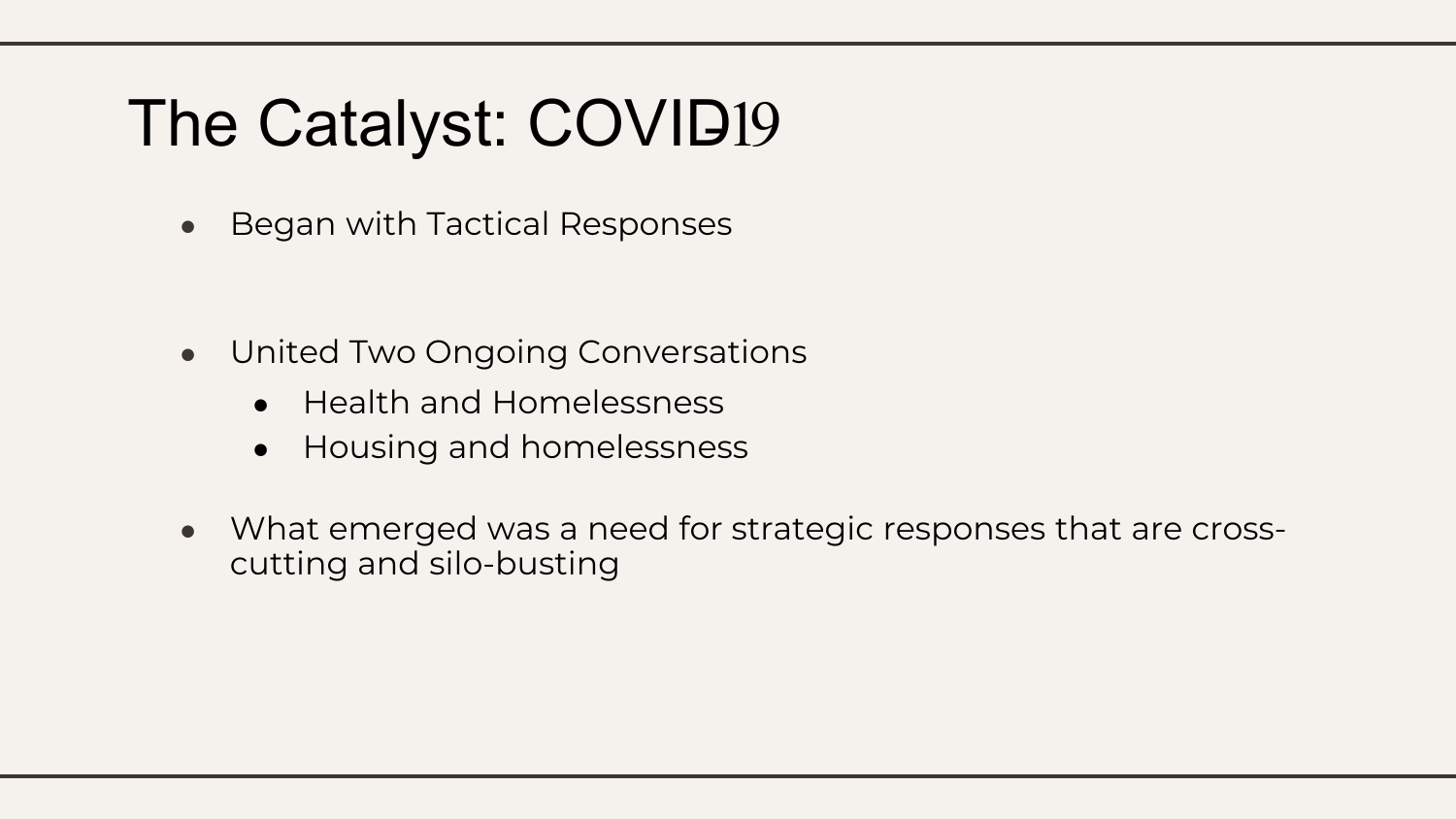## Housing is a Healthcare Strategy

"Access to safe, quality and affordable housing – and the supports necessary to maintain that housing – constitute one of the most basic and powerful social determinants of health.

In particular, for individuals and families trapped in a cycle of crisis and housing instability due to poverty, mental illness, addictions or chronic health issues, housing can entirely dictate their health and health trajectory." – *World Health Organization, 2008*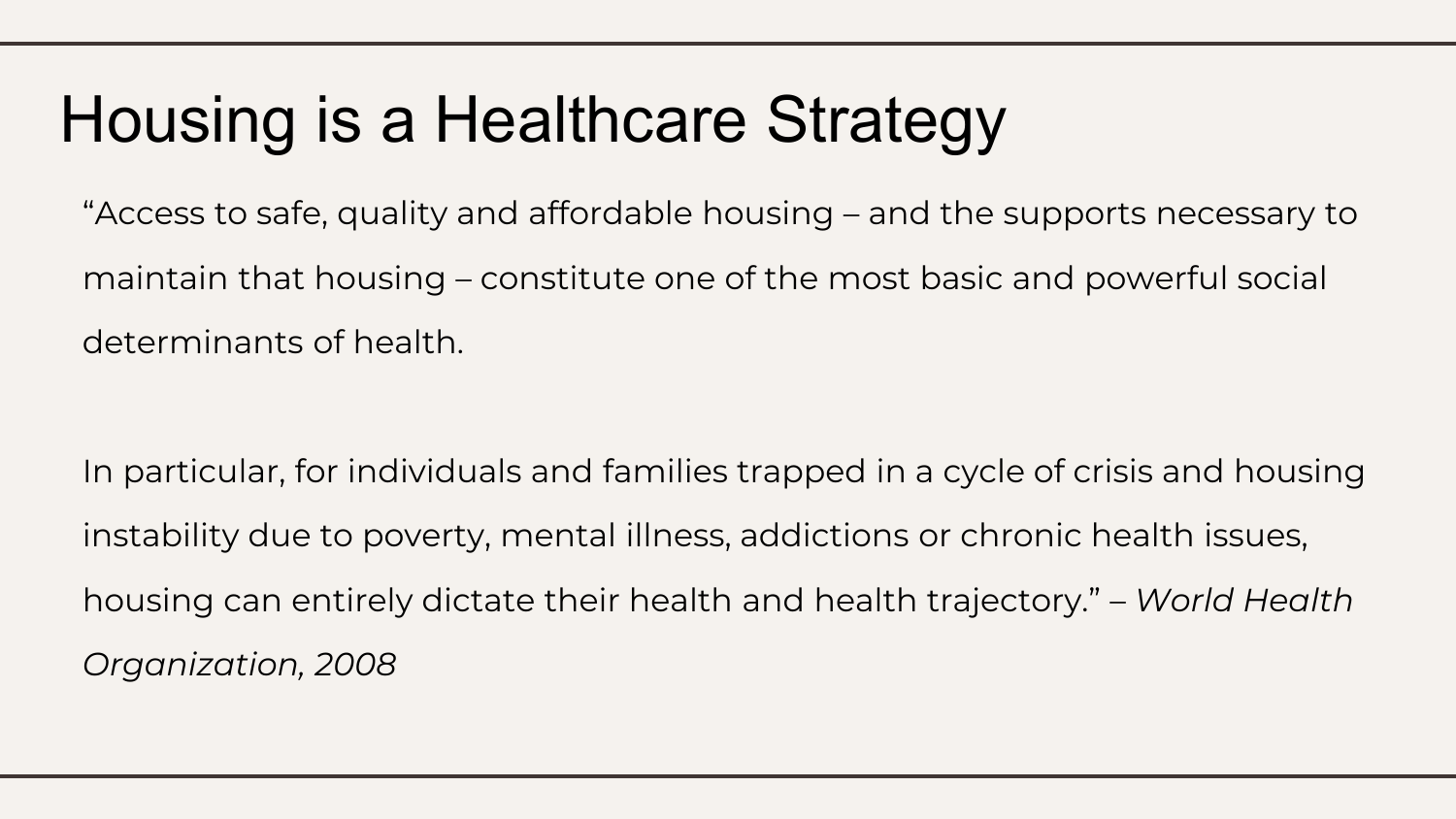#### Housing is the Best Medicine



" It wasn't until I had just a couple of patients housed," said Gaeta, that I saw this turnaround in their health. Basically I was seeing that if I could write a prescription for keys to an apartment that that was going to do more to improve the health of the patient sitting in front me than the prescription I can write for anything else." Dr. Jessie Gaeta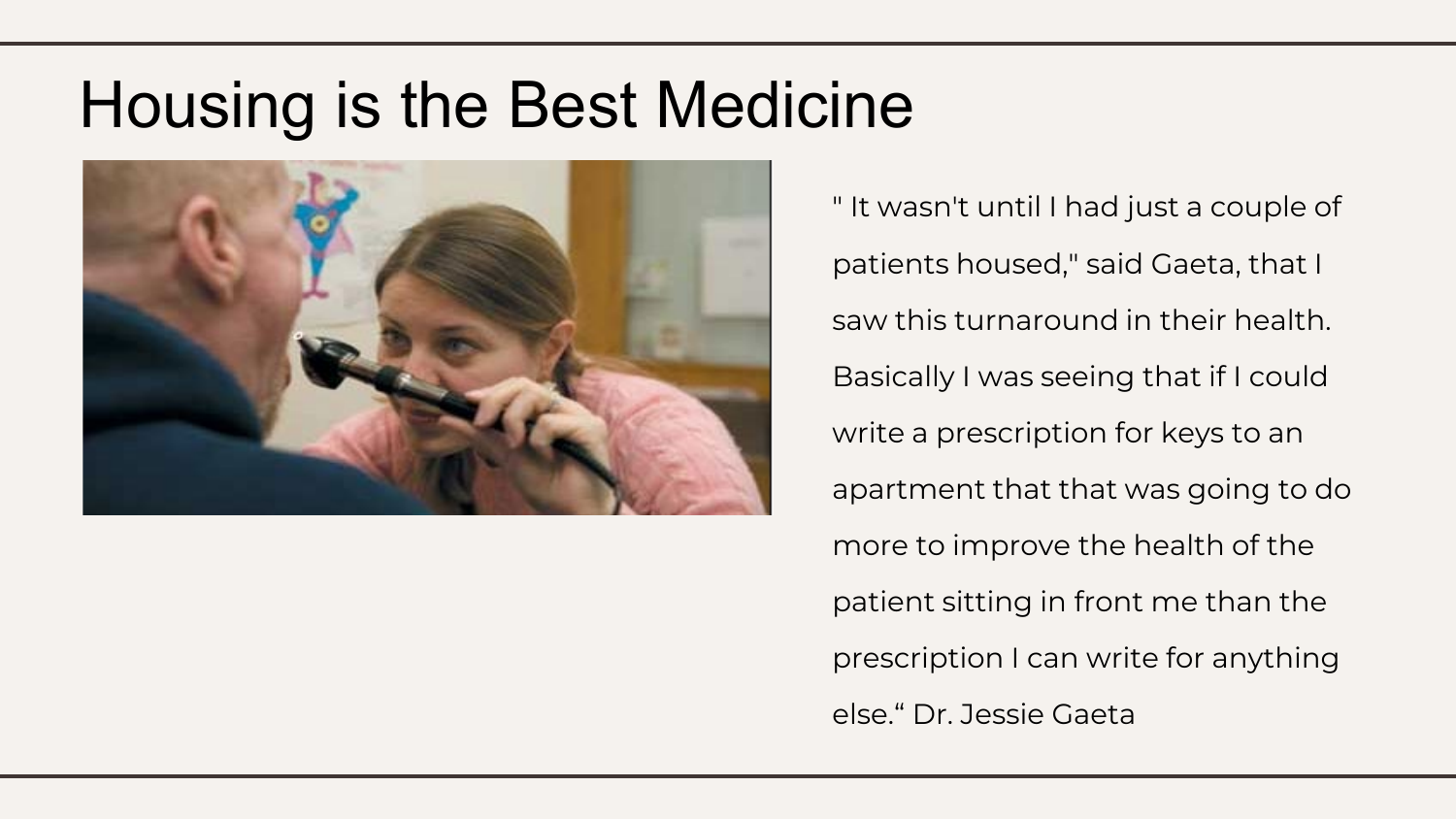# National Models of Health and Housing Partnerships

Financial partnerships between health systems, Managed Care Organizations and housing developers

- Portland, Oregon: Creation of 379 new units of affordable housing
- Phoenix, AZ: Creation of 500 new units of affordable housing
- Minneapolis, MN: Provided subsidies for 1000 units of affordable housing
- San Mateo, CA: Provided supportive services to 124 persons transitioning from facilities and showed a 50% cost reduction
- LA, CA: Provided development and subsidy funding for up to 10,000 units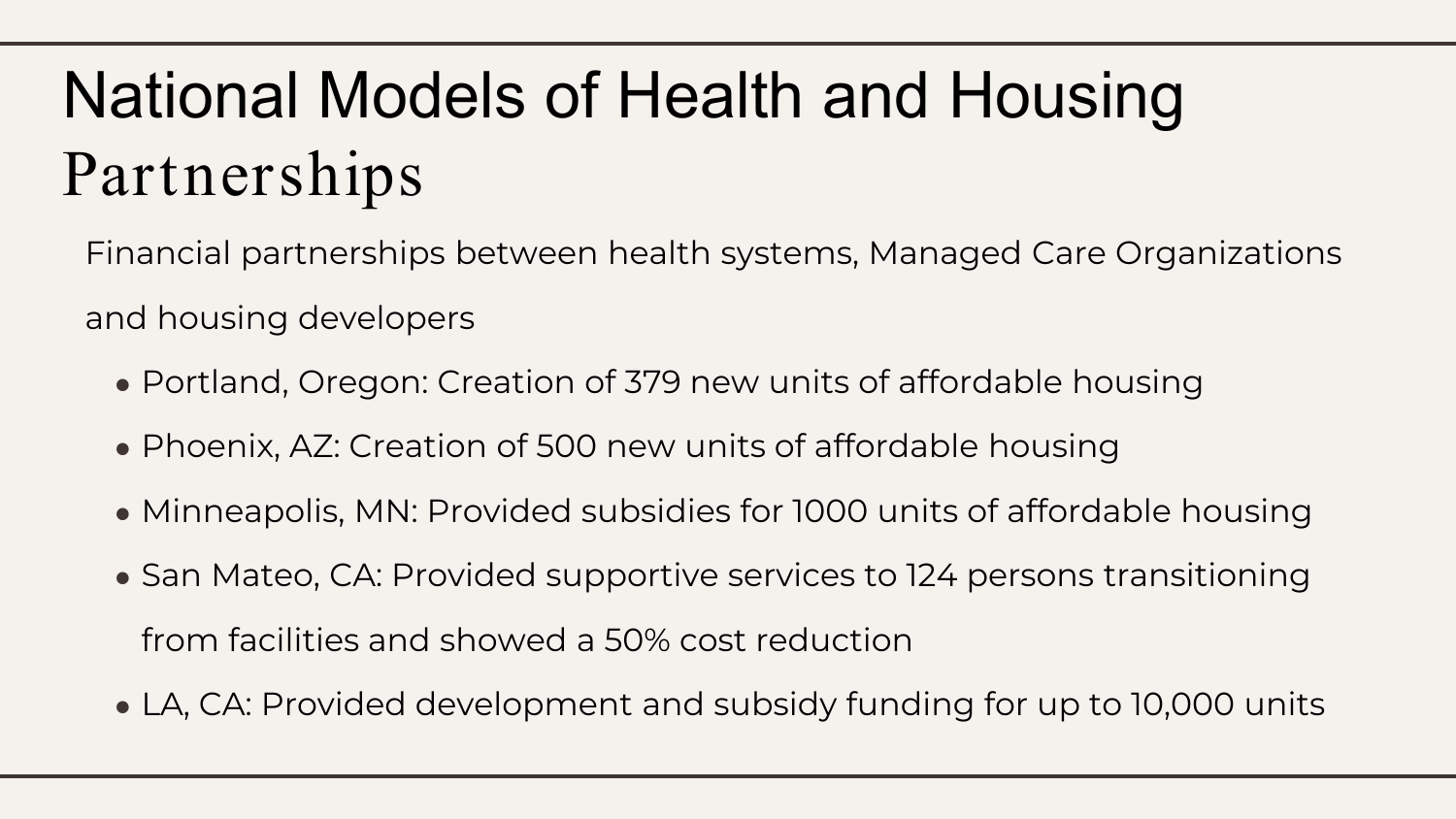# Healthcare and Homeless Services Need Each Other

- Each operate from highly regulated and complex systems
- Homeless services have access to affordable housing resources and health care has access to capital investment dollars
- Medicaid is a significant payer of health care but does not allow room and board payments….yet